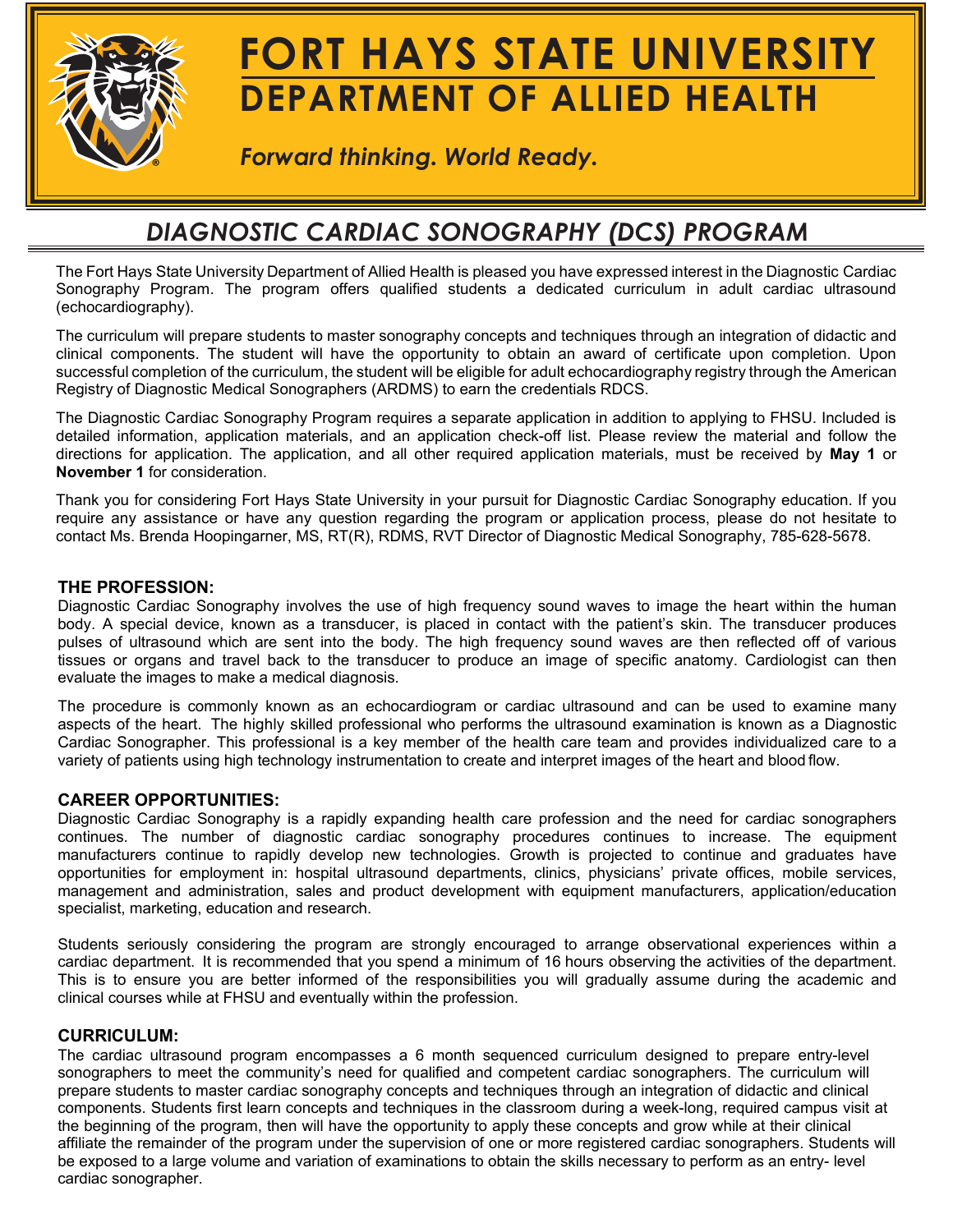The student will have the opportunity to obtain an award of certificate upon completion of the program and be eligible for the adult echocardiography registry with the American Registry of Diagnostic Medical Sonographers to earn the credentials RDCS.

This curriculum is offered twice a year; the detailed sequenced curriculum is as follows:

#### **SUMMER/FALL SESSION (APPLICATION DUE BY MAY 1)**

| <b>SEMESTER I – SUMMER (JULY)</b><br>Echocardiography I                                                                                                                            | 2 cr                                                   |  |
|------------------------------------------------------------------------------------------------------------------------------------------------------------------------------------|--------------------------------------------------------|--|
| <b>SEMESTER II – FALL</b><br>Echocardiography II<br>Cardiac Pathophysiology I<br>Cardiac Pathophysiology II<br><b>Cardiac Case Review</b><br>DCS Clinical Experience/Preceptorship | 2 cr<br>2 cr<br>2 cr<br>1 cr<br><u>8 cr</u><br>$17$ cr |  |

#### **INTERSESSION/SPRING SESSION (APPLICATION DUE BY NOVEMBER 1)**

| <b>SEMESTER I-INTERSESSION</b><br>Echocardiography I                                                                                                                                        | 2 cr                                                 |  |
|---------------------------------------------------------------------------------------------------------------------------------------------------------------------------------------------|------------------------------------------------------|--|
| <b>SEMESTER II – SPRING</b><br>Echocardiography II<br>Cardiac Pathophysiology I<br>Cardiac Pathophysiology II<br><b>Cardiac Case Review</b><br><b>DCS Clinical Experience/Preceptorship</b> | 2 cr<br>2 cr<br>2 cr<br>1 cr<br><u>8 cr</u><br>17 cr |  |

#### **ACCREDITATION:**

Fort Hays State University is accredited by the Higher Learning Commission of the North Central Association of Colleges and Schools.

#### **GENERAL ADMISSION REQUIREMENTS TO THE COLLEGE:**

Applicants to the Diagnostic Cardiac Sonography Program must meet the general admission requirements to Fort Hays State University as outlined in the college catalog. Students may contact the admission office for an application or can apply for admission on-line at [http://www.fhsu.edu/admissions.](http://www.fhsu.edu/admissions)

#### **ADMISSION AND APPLICATION REQUIREMENTS:**

Students applying for admission to the Diagnostic Cardiac Sonography Program must meet the following criteria:

- Students must be a high school graduate or equivalent (GED)
- Successful completion of a Diagnostic Medical Sonography program *or* successful completion of one or more professional ultrasound registries or certifications listed below:
	- o RDMS
	- o RVT
	- $\circ$  RT(S)
	-
	- o RVS<br>o SPI SPI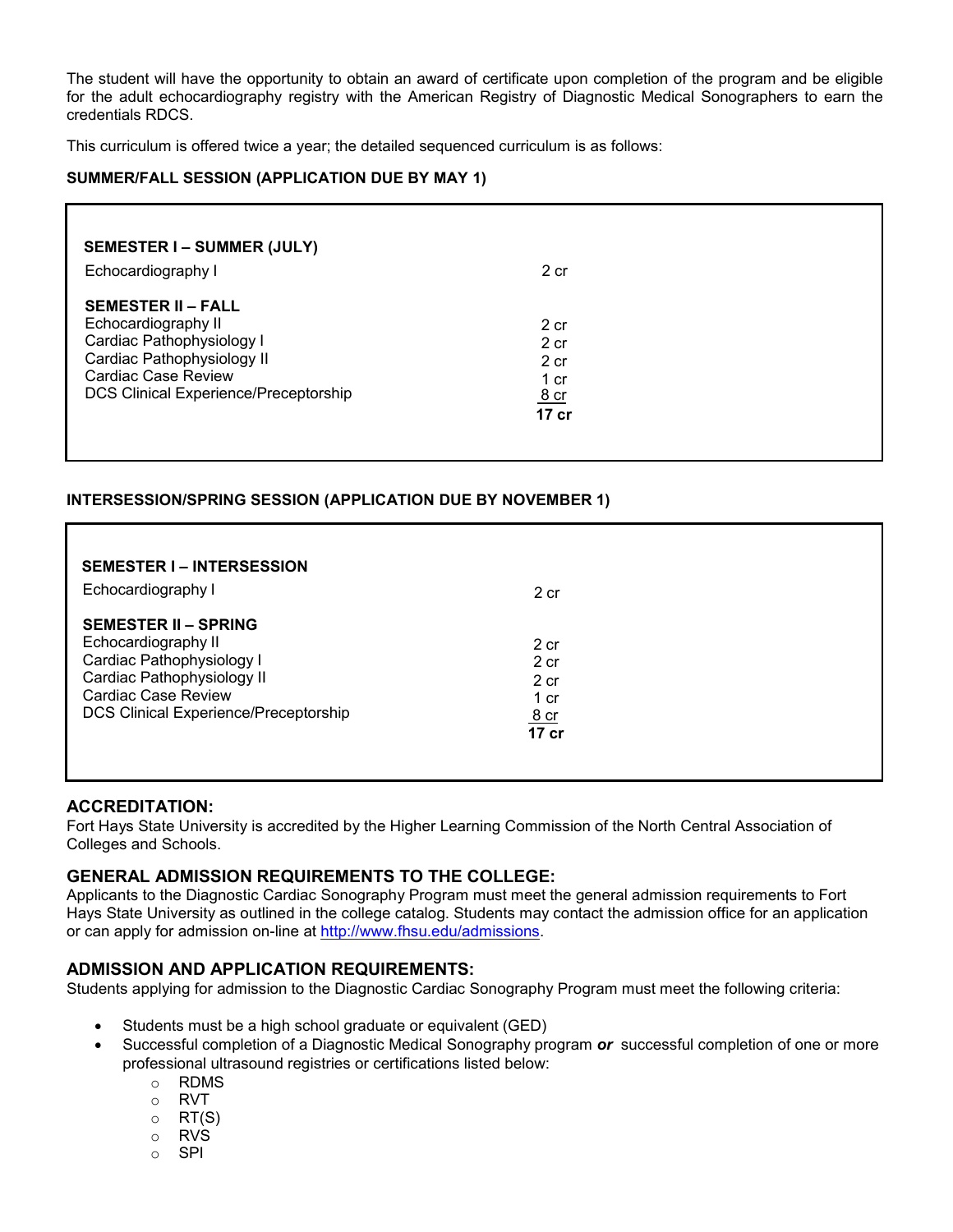#### **APPLICATION AND SELECTION PROCESS:**

Consideration for admission to the Diagnostic Cardiac Sonography Program involves an application process. The application process requires that the student meets the above criteria, but meeting the criteria does not guarantee admission. In addition, the student must complete and submit all application materials by **May 1** or **November 1** of each year. It is anticipated that the number of qualified applicants will exceed the number of positions in the program. Students are advised that not all qualified applicants are admitted to the program.

Acceptance into the program is conducted through a selection process. Following the May and November application deadline, complete applications will be reviewed. The most qualified applicants will be invited to campus to interview with the DCS Student Selection Committee and 4-6 students will be selected to begin the program. Applicants who do not receive an interview may reapply by next application deadline and must comply with the application process.

The DCS Program Selection Committee is comprised of FHSU faculty and affiliate clinicians. All students will be considered for clinical placement at any of the current affiliate clinical facilities at the time of the interview process. Prior to the interview, the student is asked to prioritize the available clinical sites for their assigned clinical placement. The decision of the committee is based upon information provided in the student's application. The record of academic achievement, nature of experiences within the medical field, knowledge of diagnostic cardiac sonography, letters of recommendation, and perceived communications skills, motivation and maturity will all be considered.

Student acceptance letters are typically mailed within a month after the application due date. A student who receives an acceptance letter is required to return acceptance confirmation within a specific time frame to secure their space in the class. Failure to return the confirmation by the specified date will result in forfeiture of the student's space in the class.

Upon selection to the Diagnostic Cardiac Sonography Program, all students must be certified in CPR prior to placementin the clinical facility. In addition, students must provide proof of vaccinations and complete a physical examination form by a medical doctor.

#### **APPLICATION DEADLINE:**

The application deadline for the Diagnostic Cardiac Sonography Program is **May 1** or **November 1**. The completed application, official transcripts from colleges where any previous or current coursework was completed, letters of reference and the applicant's personal statement must be received by the deadline for consideration. Incomplete application files will not be considered.

#### **CLASS CAPACITY:**

Through the application and selection process, approximately 4-6 students will begin the curriculum each 6 months. The number of students selected will be subject to available clinical facilities and the number of qualified applicants.

#### **FINANCIAL INFORMATION:**

Because the program requires a student to attend full-time, you may not find time for employment to support you while you are in school. Therefore, it is strongly suggested that you have plans for adequate financing of your education prior to entering the Diagnostic Cardiac Sonography Program. The office of Student Financial Services can assist you in planning to meet your financial needs. The information listed here is subject to change. This information is only meant to give the student a general idea of the overall costs of the program.

- 1. Tuition and student fees are subject to approval by the Board of Regents. Once established, a fee schedule will be posted on the Student Fiscal Services web page at [http://www.fhsu.edu/sfs/students\\_parents/tuition/. T](http://www.fhsu.edu/sfs/students_parents/tuition/)he tuition and fees are subject to change at any time by the Board of Regents.
- 2. The estimated cost of books will be approximately \$150 for the entire program.
- 3. At the beginning of the program, students will be required to pay a non-refundable fee of \$100. This fee will be used to purchase clinical assessment handbooks, laboratory supplies, equipment repairs, and other miscellaneoussupplies.
- 4. All students participating in the program will be required to complete a criminal background check and provide immunization documentation required by clinical affiliates for student clinical education experiences. The cost is currently \$57.50 for the required package provided by Certified Background Check/Castle Branch and must be completed prior to beginning the program.
- 5. Students will be required to provide a valid Social Security number to purchase professional liability insurance prior to enrolling for clinical experience and must provide documentation to the Program Director. This insurance is available through the CM&F of an approximate cost of \$120.00.
- 6. BLS CPR certification through the American Heart Association is required for the duration of the program; estimated costis \$30.
- 7. Students will be required to purchase FHSU DCS program approved scrubs from a specified vendor. Students will also need to purchase appropriate shoes and any other necessary uniform items required per clinical affiliate policy.
- 8. Each student will need to have health insurance to cover the cost of illness or injury while on campus or at the affiliate clinical facility. Student health insurance policies are available through the university at the Student Health Center. Each student will be required to show proof of health insurance.
- 9. Tuition, transportation, and all living expenses are the responsibility of each student.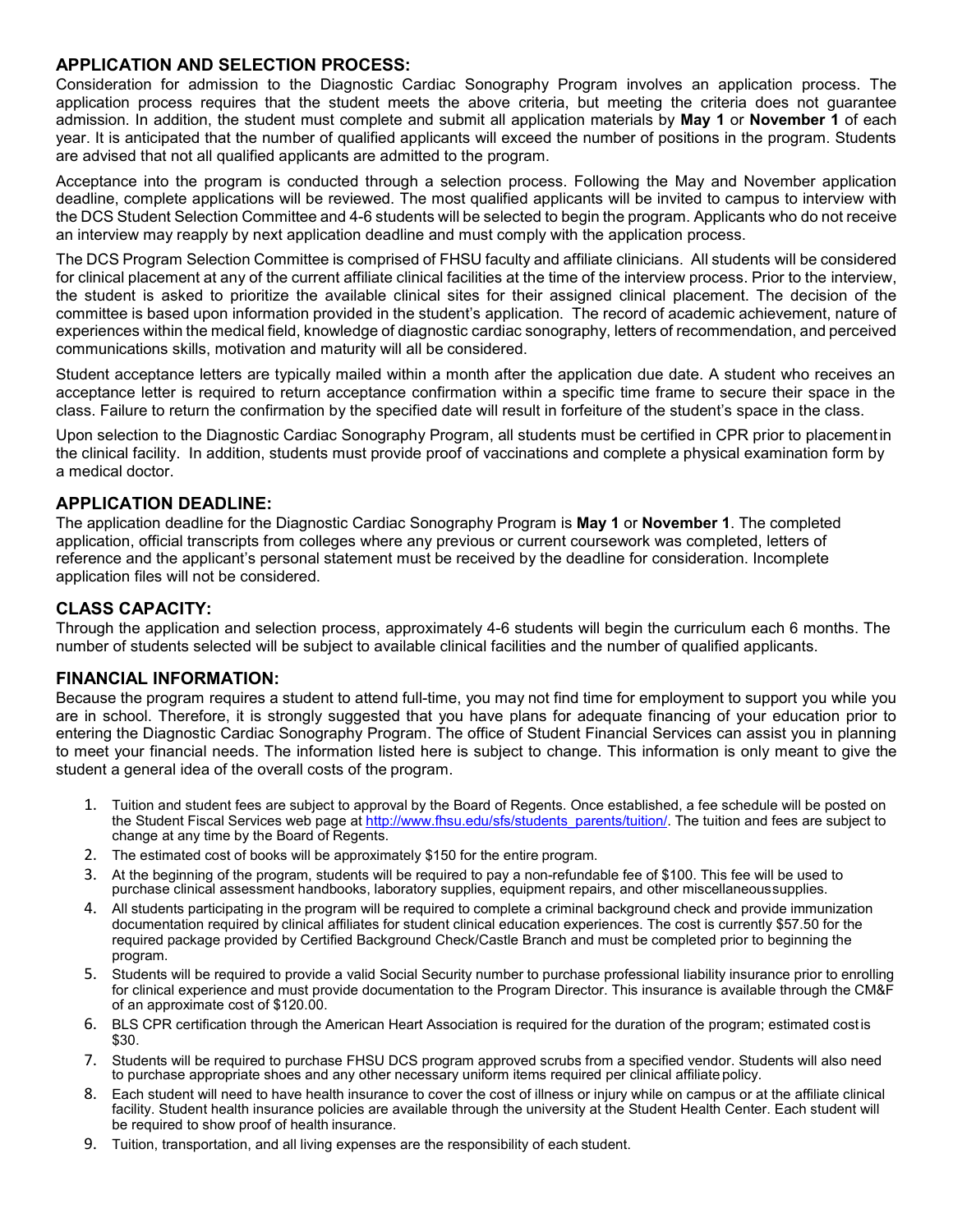**Note**: Before beginning the program of study, students must complete a background check required by affiliate clinical sites. Students who have been convicted of a felony or misdemeanor may have violated the American Registry of Diagnostic Medical Sonography (ARDMS) Rules of Ethics and may be considered ineligible to sit for the registry examinations. An individual who wishes to determine the impact of a previous criminal matter on their eligibility to sit for the ARDMS examination may submit a pre-application determination of approval to test form to the ARDMS. This material may be located at [www.ardms.org](http://www.ardms.org/) or the individual may contact them directly for the information at (301) 738- 8401.

#### **FINANCIAL ASSISTANCE:**

Students are strongly encouraged to apply for scholarships under one or more of the available programs. A large percentage of students receive some type of academic or activity scholarship. In addition, many qualify for other types of financial assistance. Students should complete an application to FHSU and then apply for scholarships at [http://www.fhsu.edu/finaid.](http://www.fhsu.edu/finaid) The Office of Student Financial Services is available to assist students in the pursuit of financial aid.

#### **INQUIRIES:**

If you would like to learn more about a career in Diagnostic Cardiac Sonography or have any additional questions, please feel free to contact the Allied Health Department. We invite you to visit the FHSU campus and meet the program faculty.

> FHSU – Allied Health Department – CH 129 600 Park Street Hays, KS 67601 (785)628-5678 bhooping[@fhsu.edu](mailto:rlkarlin@fhsu.edu)

**Disclaimer** – All information provided has been prepared as correctly and accurately as possible at the time of preparation. This information does not constitute a contract between Fort Hays State University and any person. Further, the university reserves the right to make changes in the content of this brochure without obligation or requirement of notices to any person.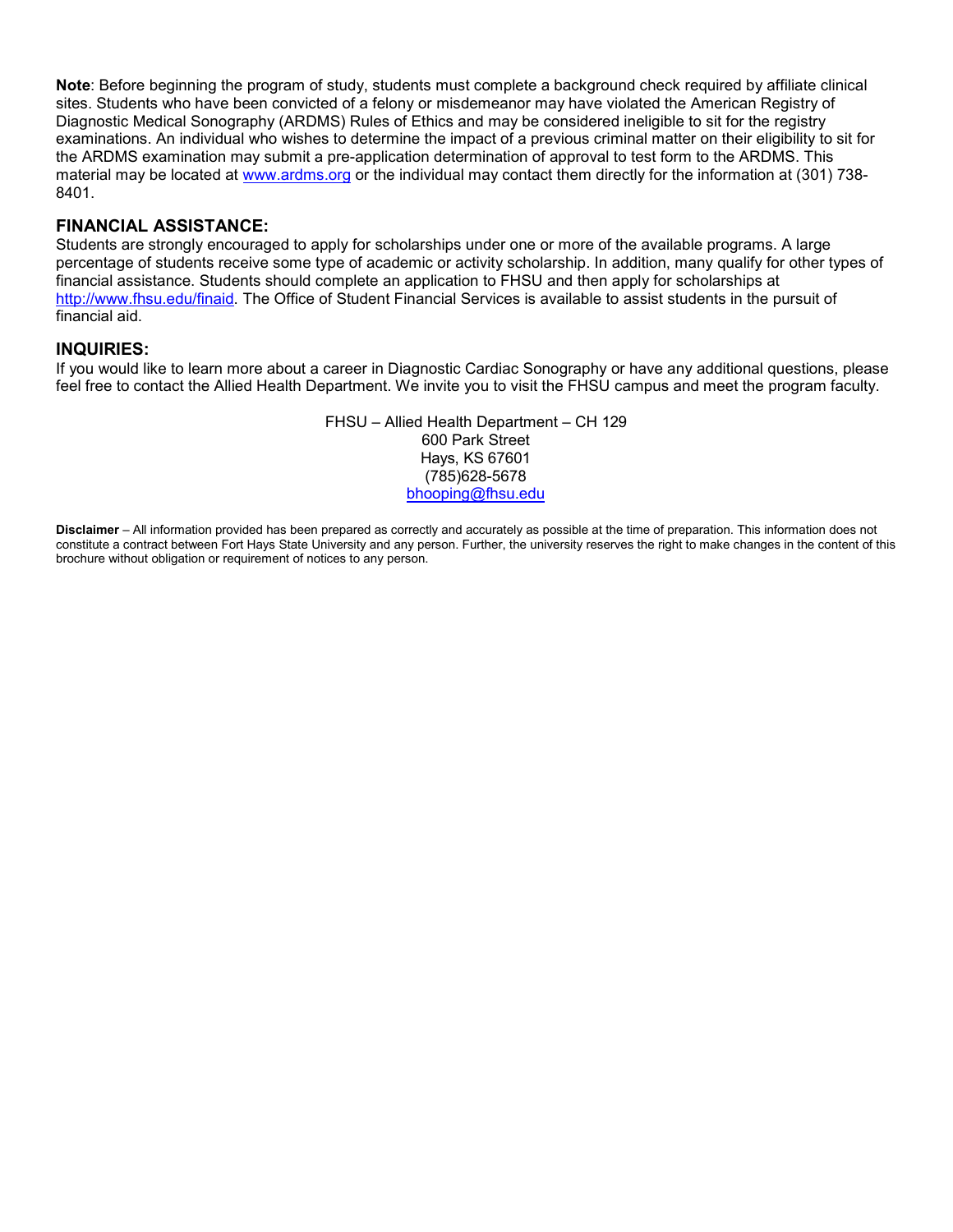

# **FORT HAYS STATE UNIVERSITY DEPARTMENT OF ALLIED HEALTH**

# *DIAGNOSTIC CARDIAC SONOGRAPHY*

### **APPLICATION FOR ADMISSION**

INSTRUCTIONS: Please submit your completed application and all required application materials, including official transcripts, to:

> Director of Diagnostic Cardiac Sonography Department of Allied Health, CH 129 Fort Hays State University 600 Park Street Hays, KS 67601-4099

In order to be considered as an applicant to the program, all application material must be received by MAY 1 or NOVEMBER 1. Incomplete applications will not be processed.

|        | Full Name:                                                    |                                                                            |       |              |        |
|--------|---------------------------------------------------------------|----------------------------------------------------------------------------|-------|--------------|--------|
|        |                                                               | Last                                                                       | First |              | Middle |
|        | Other name(s) under which your<br>academic records may appear |                                                                            |       |              |        |
|        |                                                               | Please indicate, and list the address where correspondence should be sent: |       |              |        |
|        | Current<br>Address                                            |                                                                            |       |              |        |
|        |                                                               | <b>Street</b>                                                              | City  | <b>State</b> | Zip    |
|        | Permanent<br><b>Address</b>                                   |                                                                            |       |              |        |
|        |                                                               | <b>Street</b>                                                              | City  | <b>State</b> | Zip    |
| Phone: |                                                               | E-Mail Address:                                                            |       |              |        |
|        |                                                               | Resident Status (please check one):                                        |       |              |        |
|        |                                                               | U.S. Citizen or Lawful Permanent Resident                                  |       |              |        |
|        |                                                               | Non-U.S. Citizen with Visa (please specify):                               |       |              |        |
|        | Other (please specify):                                       |                                                                            |       |              |        |
|        | Are you a resident of Kansas?                                 | Yes                                                                        | No    |              |        |

If applicable, list any professional organizations with which you are registered or have membership within the health care field. Please provide copies of any memberships and registries with application materials.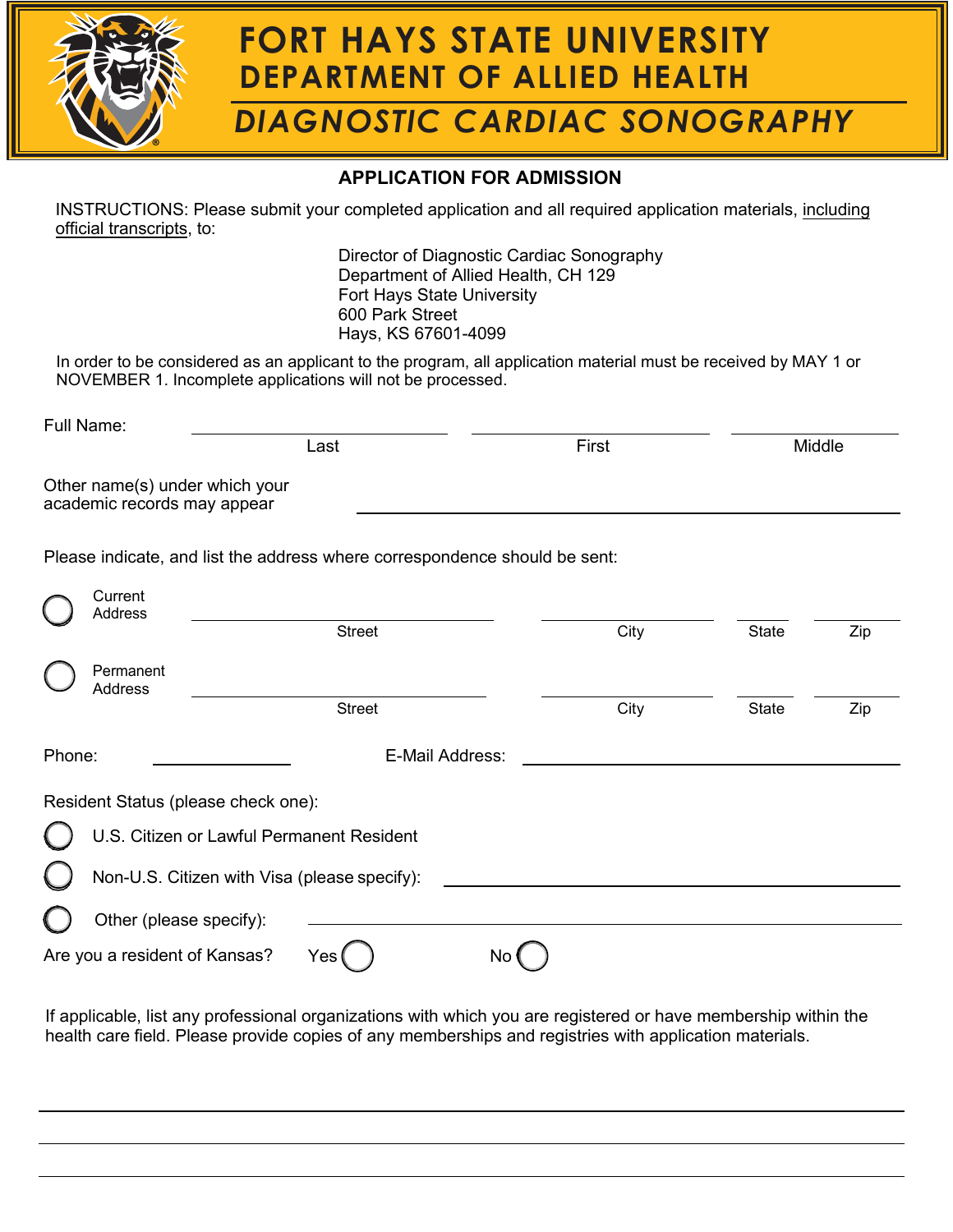**EDUCATIONAL BACKGROUND**: Please list all schools/programs attended and/or completed beginning with high school. It is the applicant's responsibility to ensure that a current official transcript of credit from each college/university attended is sent to the Allied Health Department. (PLEASE NOTE: Failure to list all previous college/universities may result in your dismissal from the university).

| High School | Name                                              | Location                                                                                                                                          | <b>Graduation Date</b> |
|-------------|---------------------------------------------------|---------------------------------------------------------------------------------------------------------------------------------------------------|------------------------|
| College     |                                                   |                                                                                                                                                   |                        |
|             | Name                                              | Location                                                                                                                                          |                        |
|             | Dates of Attendance                               | Number of Credits Earned                                                                                                                          | Degree                 |
| College     | Name                                              | Location                                                                                                                                          |                        |
|             |                                                   |                                                                                                                                                   |                        |
|             | Dates of Attendance                               | Number of Credits Earned                                                                                                                          | Degree                 |
| College     | Name                                              | Location                                                                                                                                          |                        |
|             | Dates of Attendance                               | Number of Credits Earned                                                                                                                          | Degree                 |
| College     | Name                                              | Location                                                                                                                                          |                        |
|             | Dates of Attendance                               | Number of Credits Earned                                                                                                                          | Degree                 |
|             | Yes                                               | Has the college/ university information requested been submitted with a previous Allied Health Department application?<br>No (<br>When Submitted: |                        |
| Employer:   |                                                   | Dates of employment:                                                                                                                              |                        |
|             | Job title & responsibilities:                     |                                                                                                                                                   |                        |
| Employer:   |                                                   |                                                                                                                                                   |                        |
|             | Job title & responsibilities:                     |                                                                                                                                                   |                        |
|             |                                                   |                                                                                                                                                   |                        |
| Employer:   | <u> 1980 - Johann Barbara, martxa alemaniar a</u> |                                                                                                                                                   |                        |
|             | Job title & responsibilities:                     |                                                                                                                                                   |                        |
|             |                                                   |                                                                                                                                                   |                        |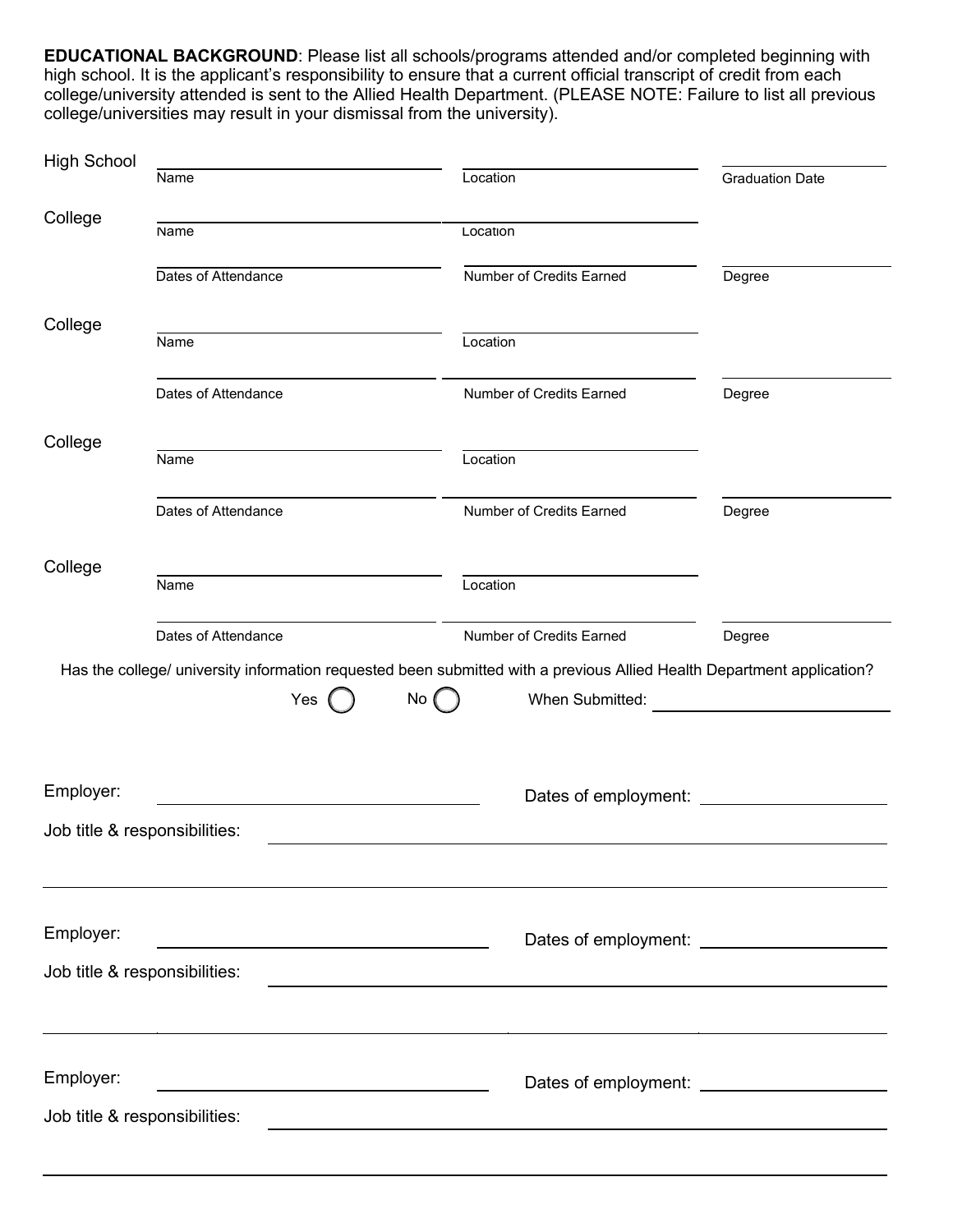**REFERENCES:** Please provide the names of three individuals who are familiar with your work experience, preferably within health care. References from faculty, professional, and business associates are preferred. It is the applicant's responsibility to ensure each of the three individuals listed send a letter of reference on their behalf. Letters are to be sent directly to Director of Diagnostic Cardiac Sonography, Department of Allied Health – CH 129, Fort Hays State University, 600 Park Street, Hays, KS 67601-4099.

| Reference: |         |       |
|------------|---------|-------|
|            | Name    | Title |
|            |         |       |
|            | Address | Phone |
| Reference: |         |       |
|            | Name    | Title |
|            |         |       |
|            | Address | Phone |
| Reference: |         |       |
|            | Name    | Title |
|            |         |       |
|            | Address | Phone |

**PERSONAL STATEMENT:** To evaluate the applicant's interest and understanding of Diagnostic Cardiac Sonography, formulate a 1-2 page essay describing the following:

- Describe your initial interest in the field of Diagnostic Cardiac Sonography.
- Describe any Diagnostic Cardiac Sonography experience (if applicable).
- Describe any observational experience in Diagnostic Cardiac Sonography (if applicable).
- Describe personal goals related to the field of Diagnostic Cardiac Sonography.
- Describe any achievements, honors, school/community activities, or personal qualities/experiences thatmake you, as an applicant, a competitive candidate for the FHSU Diagnostic Cardiac Sonography Program:

**PLEASE READ AND SIGN BELOW:** The information contained in this application is true and complete to the best of my knowledge. I understand that any misrepresentation of falsification of information on this application may remove this application from further consideration, and if I am accepted, might be cause for my dismissal. I understand that the information contained in this application will be utilized by the Diagnostic Cardiac Sonography Selection Committee for purposes of evaluating my application. I understand that acceptance into the program is dependent upon having the prerequisites completed. If the total number of candidates applying for the program is larger than can be admitted, I understand that preference will be given to those candidates who are best prepared.

| Signature (required for application to be processed) | Date |
|------------------------------------------------------|------|
|------------------------------------------------------|------|

Notice of Non-discrimination: Fort Hays State University does not discriminate on the basis of gender, race, religion, national origin, color, age, marital status, sexual orientation, disability or veteran status in its programs and activities. The director of affirmative action, coordinator of Title IX, Title VI, Section 504 and ADA regulations may be contacted at 600 Park Street, Hays, Ks 67601-4099. Phone: 785-628-4033.

### **APPLICATION DEADLINE: MAY 1 or NOVEMBER 1**

#### **MAIL ALL APPLICATION MATERIALS TO:**

**Director of Diagnostic Cardiac Sonography Department of Allied Health – CH 129 Fort Hays State University 600 Park Street Hays, KS 67601-4099**